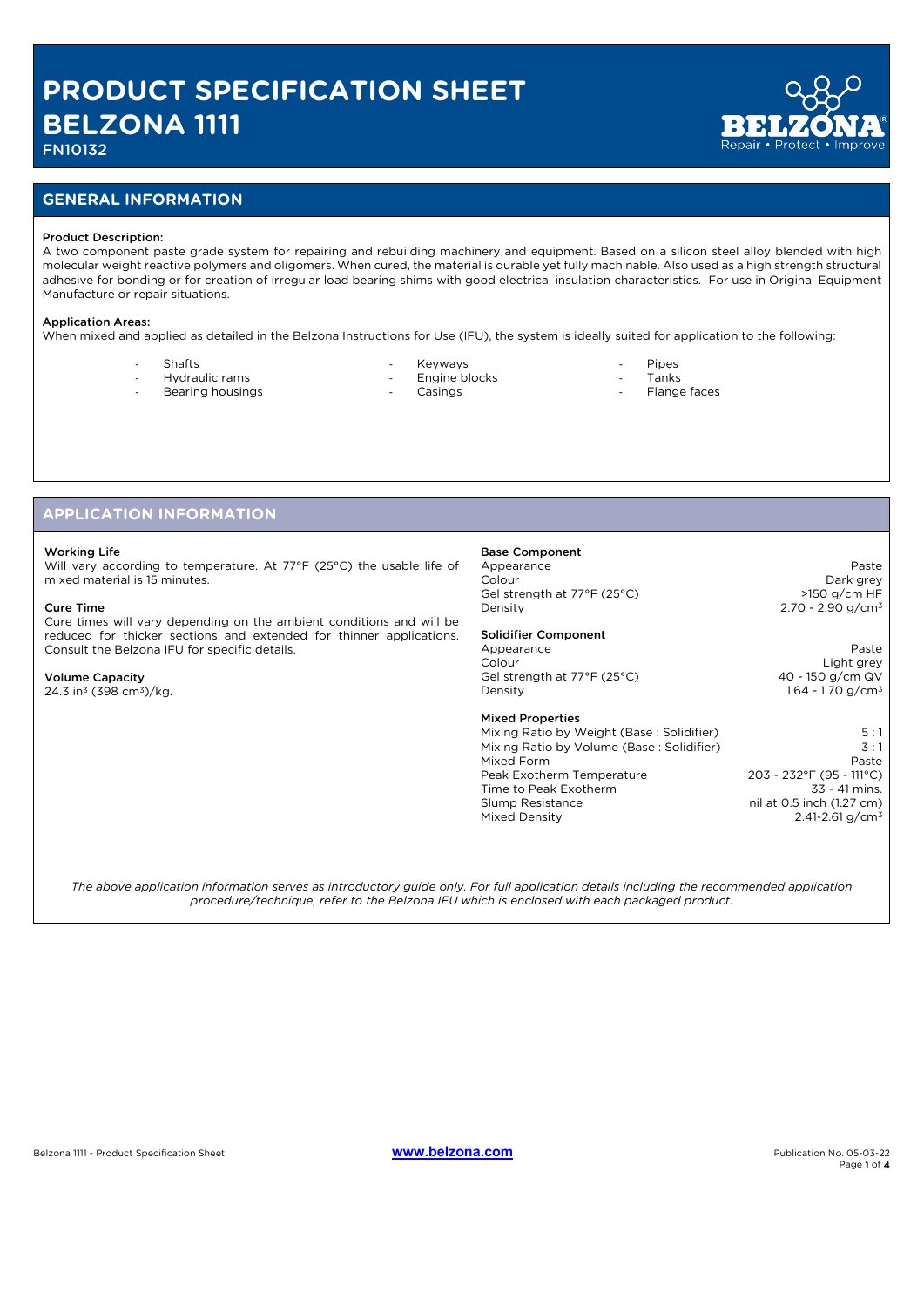FN10132

Cure temperature

#### **ABRASION**

#### Taber

The Taber abrasion resistance determined in accordance with ASTM D4060 with 1 kg load is typically: H10 Wheels (Wet) 852 mm<sup>3</sup> loss per 1000 cycles

CS17 Wheels (Dry) 24 mm3 loss per 1000 cycles

## **ADHESION**

#### Tensile Shear

| When tested in accordance with ASTM D1002, using degreased         |                      |
|--------------------------------------------------------------------|----------------------|
| strips, grit blasted to a 3-4 mil profile, typical values will be: |                      |
| Mild steel                                                         | 2.790 psi (19.2 MPa) |
| <b>Brass</b>                                                       | 1.650 psi (11.4 MPa) |
| Copper                                                             | 2.060 psi (14.2 MPa) |
| Stainless steel                                                    | 2,960 psi (20.4 MPa) |
| Aluminium                                                          | 1,950 psi (13.4 MPa) |

#### Tensile Shear Fatigue

The Tensile shear fatigue in accordance with ASTM D3166 at ambient temperature and 653 psi (4.5MPa) applied static tensile stress is >1,000,000 cycles.

#### Pull Off Adhesion

| When tested in accordance with ASTM D 4541/ ISO 4624, the pull |                    |  |
|----------------------------------------------------------------|--------------------|--|
| off strength from grit blasted steel will be typically:        |                    |  |
| 3240 psi (22.3 MPa)                                            | 68°F (20°C) cure   |  |
| 2980 psi (20.5 MPa)                                            | 212°F (100°C) cure |  |

#### Cleavage strength

When tested in accordance with ASTM D 1062, the cleavage strength to grit blasted steel will be typically: 1199 pli 68°F (20°C) cure

#### **CHEMICAL ANALYSIS**

The mixed Belzona 1111 has been independently analysed for halogens, heavy metals, and other corrosion-causing impurities in accordance with ASTM E165, ASTM D4327 and ASTM E1479. Typical results are displayed as follows:

| Total Concentration (ppm)                                        |
|------------------------------------------------------------------|
| 48                                                               |
| 404                                                              |
| $ND$ $(\leq 11)$                                                 |
| 817                                                              |
| $ND$ (<6)                                                        |
|                                                                  |
| 3.4                                                              |
| Antimony, Arsenic, Bismuth, Cadmium, Lead, Tin, Silver, Mercury, |
| $ND$ (<3.0)                                                      |
|                                                                  |
|                                                                  |

ND : Not Detected

## **CHEMICAL RESISTANCE**

Once fully cured, the material will demonstrate excellent resistance to most commonly found inorganic acids and alkalis at concentrations up to 20%.

The material is also resistant to hydro-carbons, mineral oils, lubricating oils and many other commonly found chemicals.

*\* For a more detailed description of chemical resistance properties, refer to relevant Chemical Resistance chart.*

#### **COMPRESSIVE PROPERTIES**

When determined in accordance with ASTM D695 (1.0in/25.4mm thick test pieces), typical values will be:

| <b>Compressive Strength (Maximum)</b><br>12525 psi (86.4 MPa)<br>16645 psi (114.8 MPa)                   | $68^{\circ}$ F (20 $^{\circ}$ C)<br>212°F (100°C) |
|----------------------------------------------------------------------------------------------------------|---------------------------------------------------|
| Compressive Strength (Yield)<br>9620 psi (66.3 MPa)<br>10955 psi (75.6 MPa)                              | $68^{\circ}F(20^{\circ}C)$<br>212°F (100°C)       |
| <b>Compressive Modulus</b><br>$1.77 \times 10^5$ psi (1217 MPa)<br>1.75 x 10 <sup>5</sup> psi (1205 MPa) | $68^{\circ}$ F (20 $^{\circ}$ C)<br>212°F (100°C) |

When determined using a modified version of ASTM D695, at thickness more representative of in service application, typical values will be:

| <b>Thickness</b>     | <b>Compressive Strength</b><br>(Yield)         | Cure<br>Temperature                         |
|----------------------|------------------------------------------------|---------------------------------------------|
| $0.24$ in $(6.0$ mm) | 13095 psi (90.3 MPa)<br>16450 psi (113.4 MPa)  | $68^{\circ}F(20^{\circ}C)$<br>212°F (100°C) |
| 0.12 in (3.0 mm)     | 14855 psi (102.5 MPa)<br>18980 psi (130.9 MPa) | 68°F (20°C)<br>212°F (100°C)                |

Bonded to grit blasted mild steel (single side)

| <b>Thickness</b>     | <b>Compressive Strength</b><br>(Yield)         | Cure<br>Temperature                               |
|----------------------|------------------------------------------------|---------------------------------------------------|
| $0.12$ in $(3.0$ mm) | 19910 psi (137.3 MPa)<br>23840 psi (164.4 MPa) | $68^{\circ}$ F (20 $^{\circ}$ C)<br>212°F (100°C) |

#### **CORROSION PROTECTION**

#### Corrosion Resistance

Will show no visible signs of corrosion after 5,000 hours exposure in the ASTM B117 salt spray cabinet.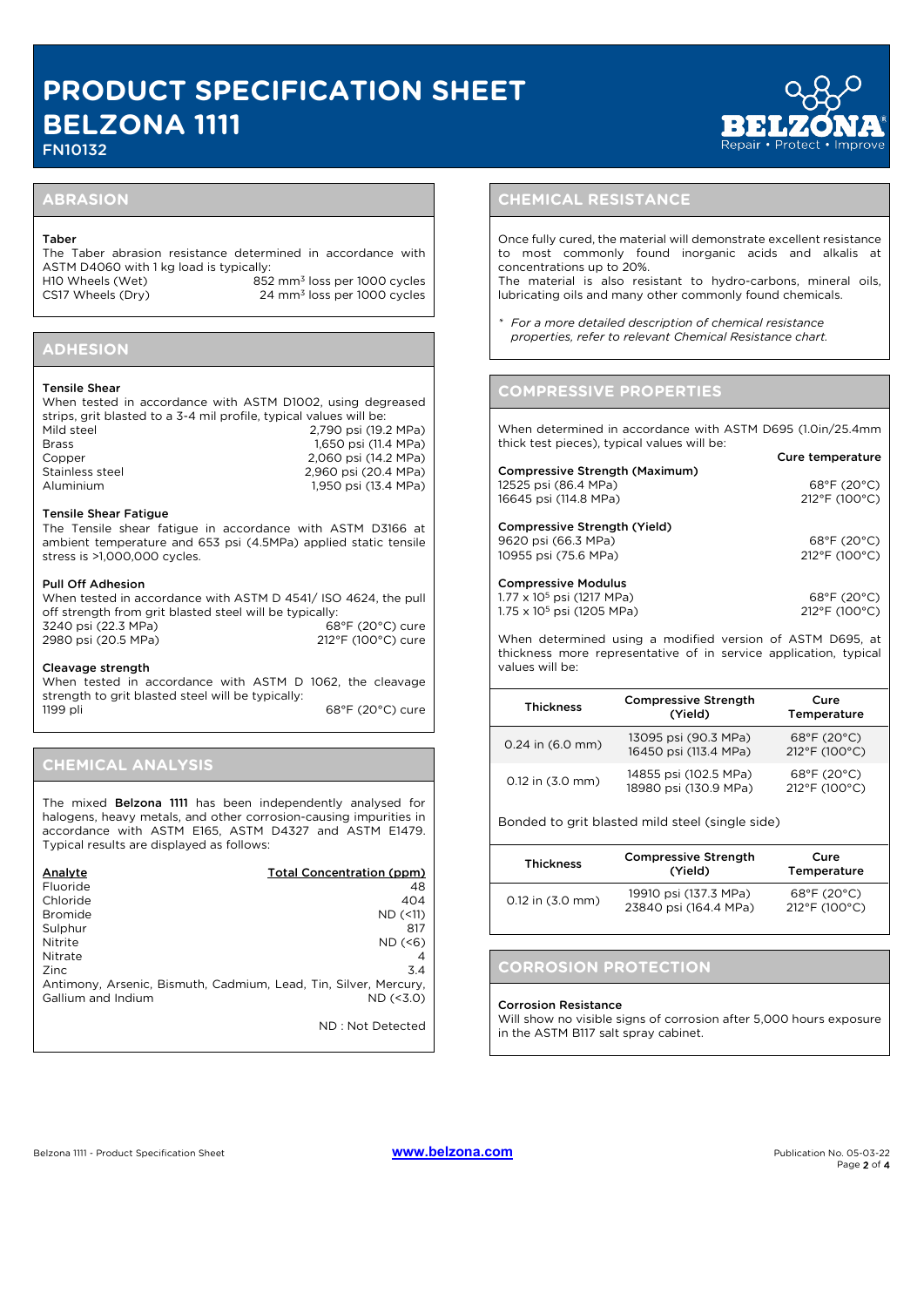## FN10132

#### **ELECTRICAL PROPERTIES**

#### Dielectric Constant (Relative Permittivity)

Tested to ASTM D150 is typically 8.0 when tested at 1V & 10 kHz.

#### Dielectric Strength

Tested to ASTM D149 is typically 2.2 kV/mm when tested at 2000V/s.

Dissipation Factor (Tan Delta/Dielectric Loss) Tested to ASTM D150 is typically 0.09 when tested at 1V & 10 kHz.

#### Surface Resistivity

Tested to ASTM D257 is typically 2.28 x 1010 Mohm when tested at 500V for 1 minute.

#### Volume Resistivity

Tested to ASTM D257 is typically 2.6 x 109 Mohm mm when tested at 500V for 1 minute.

#### **ELONGATION & TENSILE PROPERTIES**

When determined in accordance with ASTM D638, typical values will be:

| <b>Tensile Strength</b><br>5,604 psi / 38.64 MPa<br>6,144 psi / 42.36 MPa                           | Cure temperature<br>68°F (20°C)<br>212°F (100°C) |
|-----------------------------------------------------------------------------------------------------|--------------------------------------------------|
| Elongation<br>0.55%<br>0.69%                                                                        | 68°F (20°C)<br>212°F (100°C)                     |
| Young's Modulus<br>13.8 x 10 <sup>5</sup> psi / 9,526 MPa<br>12.1 x 10 <sup>5</sup> psi / 8.350 MPa | 68°F (20°C)<br>212°F (100°C)                     |

## **FLEXURAL PROPERTIES**

When determined in accordance with ASTM D790, typical values will be:

Flexural Strength Cure temperature 9,140 psi (63.0 MPa) 68°F (20°C)<br>11,820 psi (81.5 MPa) 68°F (20°C) 11,820 psi (81.5 MPa)

Flexural Modulus **Cure temperature** 10.44 x 10<sup>5</sup> psi (7199 MPa) 68°F (20°C)<br>10.15 x 10<sup>5</sup> psi (6995 MPa) 212°F (100°C) 10.15 x 10<sup>5</sup> psi (6995 MPa)

**FOOD CONTACT**

#### Incidental Food Contact (USDA)

USDA compliant as an Incidental food contact surface.

#### Direct Food Contact (FDA)

Meets extraction requirements as set out in 21 CFR 175.300 (paragraph c) for a broad range of food types in Conditions of Use D, E and F (paragraph d). Please contact Belzona for more comprehensive data.

#### **HARDNESS**

#### Shore D

When determined in accordance with ASTM D2240, typical value will be: 84 68°F (20°C)

#### Barcol Hardness

The Barcol hardness, when determined in accordance with ASTM D2583, will typically be:

|                     | Ambient<br>cure<br>(68°F/20°C) | Post cure<br>$(212^{\circ}F/100^{\circ}C)$ |
|---------------------|--------------------------------|--------------------------------------------|
| <b>Barcol 934-1</b> | וו                             | 28                                         |
| Barcol 935          | 85                             | 92                                         |

#### **HEAT RESISTANCE**

#### Heat Distortion Temperature (HDT)

Tested to ASTM D648 (264 psi fibre stress), typical values obtained will be:

Cure temperature 127°F (53°C)<br>195°F (91°C) 68°F (20°C)<br>212°F (100°C) 195°F (91°C) 212°F (100°C)

#### Dry Heat Resistance

The indicated degradation temperature in air based on Differential Scanning Calorimetry (DSC) operated in accordance with ISO11357 is typically 392°F (200°C).

For many applications the product is suitable down to -40°F  $(-40^{\circ}C)$ .

#### **IMPACT RESISTANCE**

#### Impact Strength

The impact strength (reverse notched) when tested to ASTM D256 is typically: Cure temperature

|                         | Cure temperature                   |
|-------------------------|------------------------------------|
| 0.69 ft.lb./in., 37 J/m | $68^{\circ}$ F (20 $^{\circ}$ C)   |
| 0.73 ft.lb./in., 39 J/m | $212^{\circ}$ F (100 $^{\circ}$ C) |